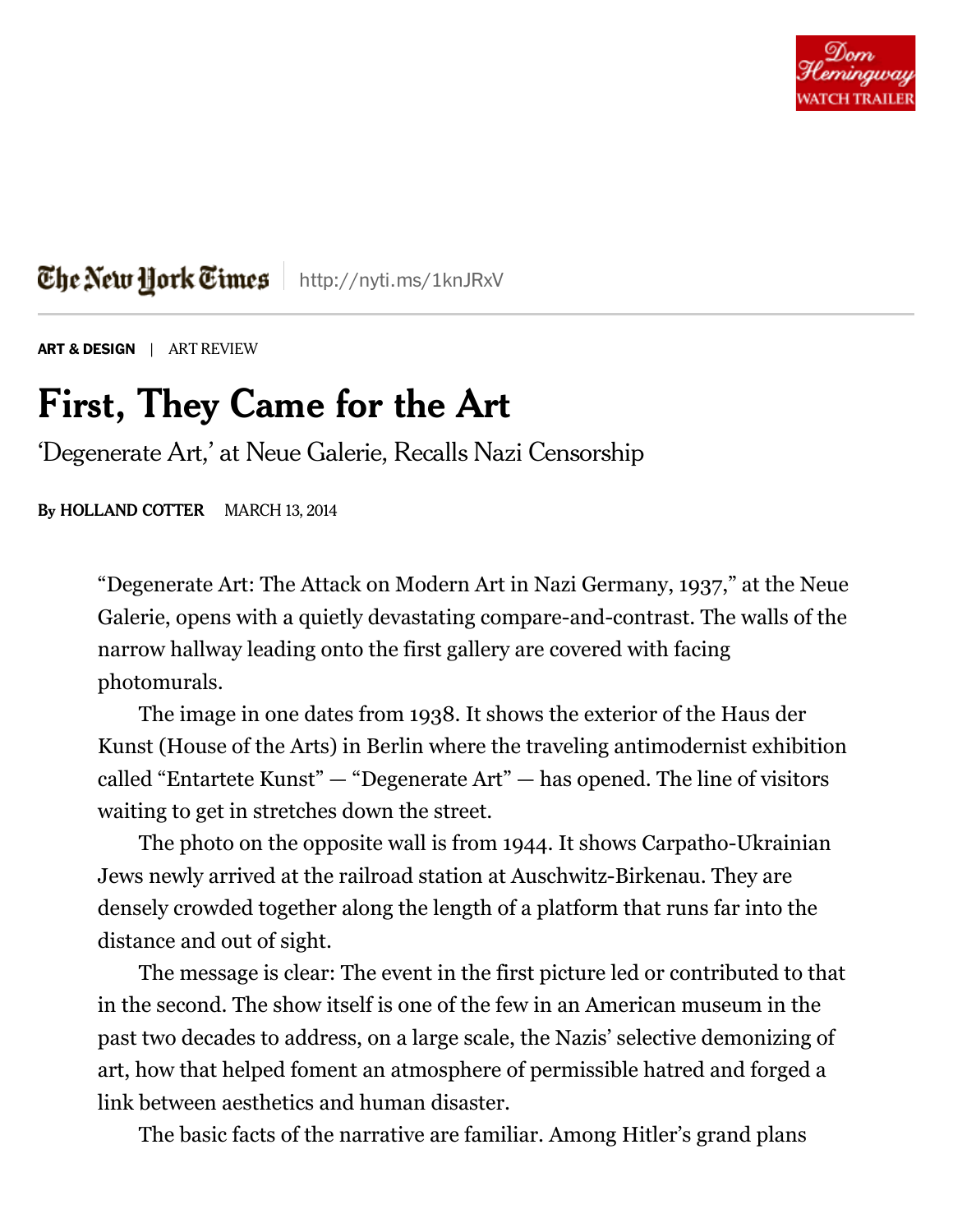upon coming to power as chancellor in 1933 was to purify German culture, to promote the Apollonian "classical" and eradicate the uncontrollably Dionysian "primitive," a category that included, along with the mentally and physically deformed, avant-garde modernism, Bolshevism, and Jewish culture.

Hitler's views on art were far from original; they had clear roots in 19thcentury German sociology. Nor were they, at first, systematic. He was into big, divalike, Riefenstahlian gestures, but with no clear official philosophy. The problem was, of course, that while his speculative thinking was limited, his search-and-destroy powers were not.

One of his first moves as chancellor was to commission the building of a museum in Munich to showcase his version of an aesthetic ideal. He inaugurated it in 1937 with the first annual "Great German Art Exhibition," which he more or less handpicked. Most of the art was locked into uplift-intensive academic styles of an earlier time. Even Hitler seemed disappointed with the results.

A day after the museum's debut, a second, hastily assembled governmentsponsored exhibition opened nearby. Titled "Entartete Kunst," it was made up of work in vanguard modernist styles: Expressionism, Cubism, Surrealism, Dada, abstraction. The whole thing was pitched as a freak show, meant to demonstrate the threat the new art posed on everything German. Jews were implicated in the attack, even though only six of the 112 artists were Jewish.

The first room of the Neue Galerie exhibition gives an instant sense of the contrasting aesthetics and complicit politics of the two Munich shows through a side-by-side hanging of two large triptych paintings: Adolf Ziegler's "The Four Elements," from 1937, and Max Beckmann's "Departure," done from 1932 to 1935.

In Ziegler's painting, the subject is obvious: Four blond academic female nudes decorously display themselves along with traditional symbols. Beckmann's Expressionist picture is all mystery: Scenes of human torture fill the side panels, while at the center a cluster of stylized, possibly allegorical figures stand, as if waiting to push off, in a small boat.

Hitler loved Ziegler's art. He chose "The Four Elements" for the big Munich show, then hung it over the fireplace in his home. Working through his minister of propaganda, the wily Joseph Goebbels, he also gave Ziegler the go-ahead to do a purge of modernist art from state-owned museums, a campaign that produced the "Degenerate Art" show but continued well beyond it. Eventually, some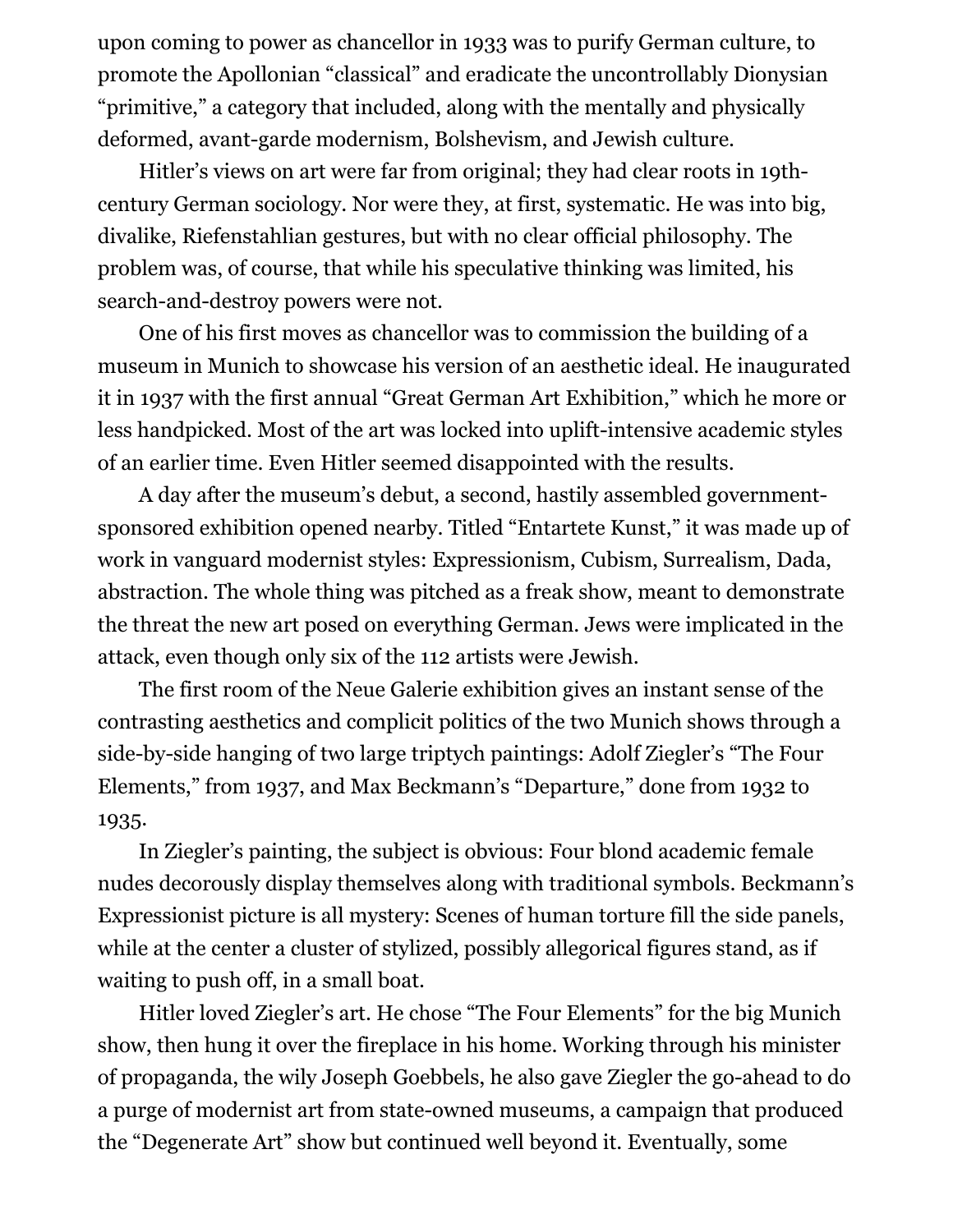20,000 pieces — Beckmann's triptych among them — were confiscated, to be sold, hoarded or destroyed.

So the two triptychs broadly define the official view of good and bad (evil) art in the Nazi era. And they divide the Neue Galerie room into two corresponding zones. The "Four Elements" side is dominated by the life-size sculpture of a neo-Classical nude by Richard Scheibe, and two sculpted portrait heads of Ziegler by August Waterbeck, now forgotten. On the Beckmann side on the room is a small, violently twisting 1910 bronze Expressionist figure by Ernst Barlach titled "The Berserker," and a 1911 still life of African sculpture by Emil Nolde that was in the "Degenerate Art" show.

But nothing is simple; paradoxes abound. Scheibe, after an early brush with censorship, worked steadily throughout the Nazi era without ever joining the party. An approved sculptural style seems to have been enough. At the same time, the much-touted Ziegler, who put Hitler's aesthetic biases into catastrophic action, fell out of favor, was sent to Dachau, then finally allowed to retire.

Goebbels, who took over from Ziegler as degenerate-art prosecutor, started out as a big fan of modernism. There was even a moment early on when Expressionism was a candidate for becoming the official national art style. That ended when Hitler decided otherwise, and successful artists like Barlach and Nolde, whom Goebbels admired, fell into "degenerate" disgrace.

Nolde's story, too, has its twists. Because of his disgrace, he emerged from [World War II](http://topics.nytimes.com/top/reference/timestopics/subjects/w/world_war_ii_/index.html?inline=nyt-classifier) as something of a hero, an artist who, forbidden by the Nazis to pursue a career, had painted small, brilliant watercolors in private — some are on view here — and kept a kind of creative resistance alive. But Nolde wasn't resistant to Nazism. He had always embraced it and spent the war years trying to get back into the party's good graces.

You'll find all these complex stories related in detail in the engrossing catalog edited by the show's curator, Olaf Peters, an art historian and Neue Galerie board member. But the exhibition itself works in very broad narrative strokes that gain impact through the astonishing work used to illustrate them.

A gallery devoted to art in Dresden takes us back a step in time, to the years just before and after World War I, when the city was home to a group of artists who called themselves Die Brücke, the Bridge. One of their goals was to translate great German art of the past — Albrecht Dürer, Lucas Cranach — into the language of present. In the process, they virtually invented Expressionism.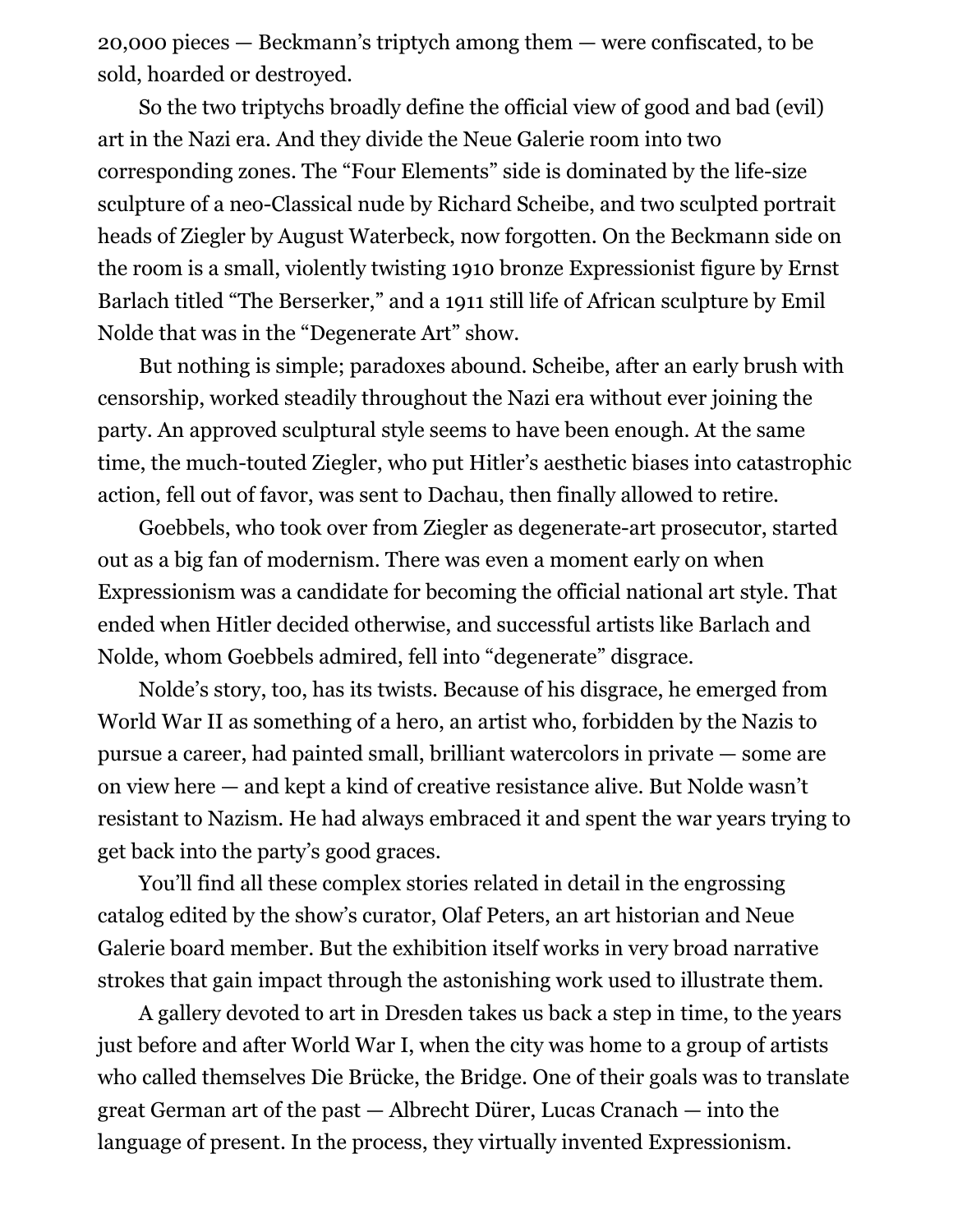In the 1920s, they had success; you get a sense of this in Ernst Ludwig Kirchner's 1925-26 painted portrait of himself and three Brücke colleagues, Otto Mueller, Erich Heckel, and Karl Schmidt-Rottluff, looking nattily dressed and self-confidently blasé. But under the Nazis, they were pariahs. Kirchner's group portrait ended up in "Entartete Kunst" in 1937, as did all but one of the dozen Brücke paintings in the Dresden room. A year later, Kirchner, in exile in Switzerland, put a bullet through his head.

Harassment of Bauhaus artists began even earlier. In 1931, the National Socialist party, Hitler's party, forced the school out of Dessau. It reopened to improvised quarters in Berlin, but closed there two years later. The clean-lined, functionalist Bauhaus style wasn't "degenerate" exactly, but the school's international — read, foreign — outlook was nearly as threatening. In the end, cosmopolitanism is what saved it. Most Bauhaus members felt comfortable enough in the wider world to leave Germany behind, and did.

What they left was inconceivable destruction, to lives and art alike. You get some grip on numbers in the show's concluding gallery on the first floor, where a fat ledger book is on display filled with typed lists of "degenerate art" officially confiscated, mostly in 1937 and 1938, from German museums. Compiled in 1941- 42 by the Reich Ministry for Public Enlightenment and Propaganda — Goebbels's department — the ledger is on loan from Victoria and Albert Gallery in London.

An X beside an entry indicates a work known to have been destroyed; empty frames hanging high on the wall in the Neue Galerie symbolize work still missing. But it's the art in the room called "The Fate of Works, the Fate of Artists" that your eyes go to, and particularly to a group of self-portraits.

There's Max Beckmann, in 1938, dressed in a red robe striped like a prison uniform and grimly eyeing a trumpet he holds in his hand as if wondering whether to sound it. And Kirchner, in 1937, sitting in a sun-flooded room with a little cat, staring straight forward, half his face left unfinished — or half obliterated. Context means a lot in the way you see art. You can't know how specifically personal these portraits are, how they connect to history, until you know that Beckmann was painting his in exile in Amsterdam the year after hundreds of his works had been impounded by the Nazis. Kirchner, painting in Switzerland, would be dead within a year.

Nor can you know that Oskar Kokoschka, who depicts himself in 1937 as a